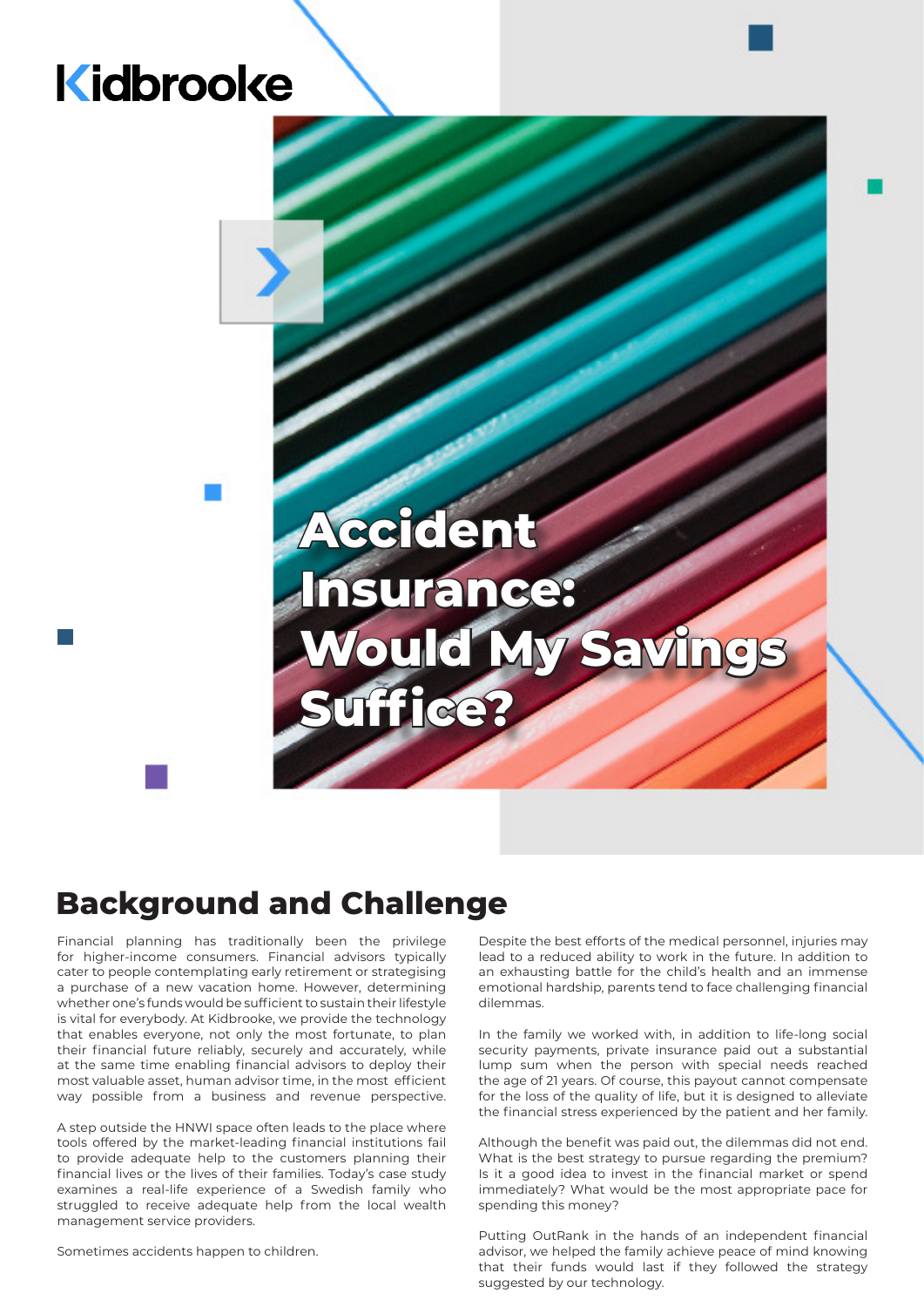# Kidbrooke



**"It considers the entire personal balance sheet and income statement; both now and in the future."**

### **Technology: Why OutRank?**

At first glance, the recipe for ensuring that the funds will last is simple: do not spend more than you earn or have saved up. However, the financial markets bring more complexity to this worldview. Depending on the riskiness level and the time horizon of the investment, you can potentially increase the funds available to you through investment returns. This is not a risk-free strategy, but it is reasonable to assume that investment risk will be rewarded with a positive return enhanced by compounding over a more extended period.

In the case of the family from our example, the plan was to spend more than they earn using the lump sum as a financial cushion. How would they determine whether the funds would last for the time they planned?

Commonly used planning tools used by the Swedish financial industry have several drawbacks:

- Personal finance is still quite siloed; retirement, housing, income, or savings are considered separately;
- The assumption of a static average return of investments rather than leveraging realistic models which model potential ups and downs of the market;
- Taxes and fees are not taken into consideration.

Given these limitations, the financial industry struggled to provide the family with a viable answer regarding whether they have sufficient funds to maintain their lifestyle or build genuine trust with their customers. The reason is apparent; it is not possible to make a good plan if you do not consider all the aspects of the situation.

OutRank has several features that address the limitations of standard tools used in the industry:

- It considers the entire balance sheet and income statement of a person; both now and in the future;
- It includes path-dependent calculations of taxes and fees; It can realistically forecast the future market
- developments according to the institutions' house views or expert estimates;
- It is fast enough to enable the interactivity of visualisations and create truly pedagogical financial experiences.

#### **OutRank and the Standard Tools: Key Differentiating Factors**

Before contacting us, the family applied for help from an established financial institution in Sweden. The advice produced by the Swedish bank centred around two scenarios. The first one concerned investing a large proportion of the lump sum in risky assets, while the second examined investing a bit less, depending on the customer's risk appetite. The suggestion was presented on a 20-page PDF file containing product-specific graphs and text.

When the family asked about pension considerations, the bank referred them to the "pension" person at the bank. For the sake of being brief, discussions regarding whether to buy a small apartment or if joining a co-share would be a feasible alternative did not yield any result.

The bank's investment advice was not bad, but it did not help the family understand the full situation and develop a comprehensive strategy regarding the insurance payout. After receiving the advice, they did not find themselves closer to the decision on the proportions of spending and investing per month. Neither did they have a clear picture about reaching their goal of providing their child with a secure income until the statutory retirement age. Nor did it help them compare the benefits of investing a portion of the lump sum into real estate or if this was feasible.

As a result, talking to the bank did not alleviate the family's anxiety but exacerbated it.

Using OutRank, the financial plan we found for the family could consider the big picture of their financial situation, moving away from the traditional siloes of the industry:

- To assess the expected net benefits as income for the next 60 years, including pensions and tax;
- To come up with a monthly spending plan on top of the benefit income;
- To encourage setting up an interest rate bearing cash account for emergency needs.
- To set up a tax-efficient investment savings account (in